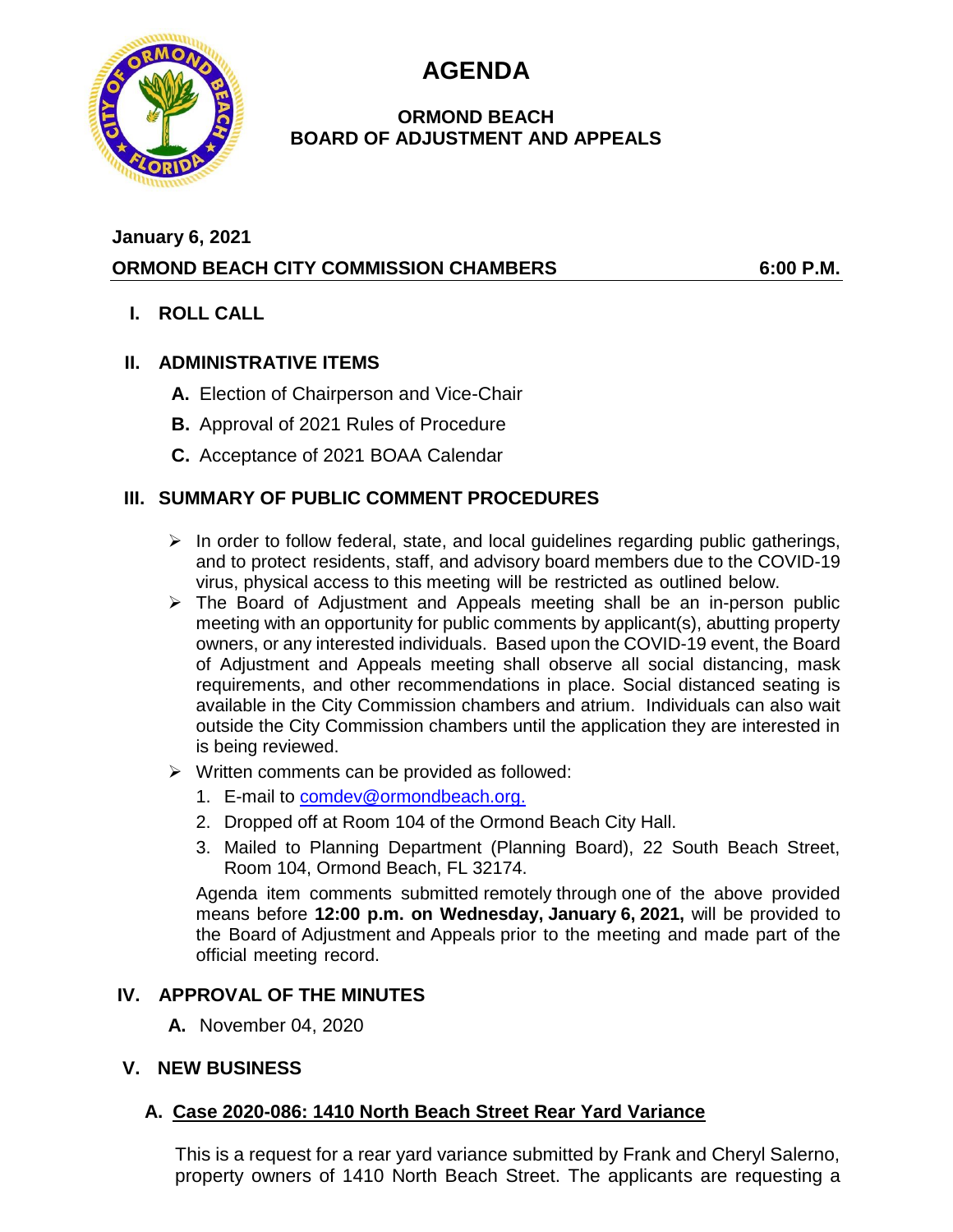seven (7) foot variance to the required rear yard setback of ten (10) feet to construct a swimming pool with a screen enclosure.

#### **B. Case 2021-016: 430 Andalusia Avenue- Fence Height in Front Yard**

This is a request by Peter Francis, property owner of 430 Andalusia Avenue. Section 2-50(n)(3) of the Land Development Code allows a maximum fence height of three (3') feet solid in the front yard. The variance request seeks to permit a six (6') foot tall solid PVC fence in the front yard requiring a variance of three (3') feet.

#### **C. Case 2021-023: 94 Plaza Grande Avenue Side Yard Setback**

This is a request by Gary Allyn, property owner, of 94 Plaza Grande Avenue. The property is zoned R-3 and Section 2-15(B)(9)(c) of the Ormond Beach Land Development Code requires a minimum 8' side yard setback. The variance request seeks to allow a hard roof screen room with a side setback of 5.1', requiring a variance of 2.9' to the required 8' side yard setback. The applicant seeks to construct the screen room in line with the east plane of the existing house.

#### **D. Case 2021-024: 88 Lincoln Avenue Side Yard Setbacks**

This is a request by Dorian Burt, agent on behalf of Hejaha, LLC, property owner of 88 Lincoln Avenue for two variances to allow construction of a new home and detached garage on a 41.3' wide lot as follows: (1) A variance of 5' from the west side property line for a requested setback of 3' to the required 8' minimum side yard setback in order to construct a **new home**; and (2) A variance of 5' from the west side property line for a requested setback of 3' to the required 8' minimum side yard setback in order to construct a **detached garage** behind the proposed home.

#### **E. Case 2021-025: 746 South Atlantic Avenue Rear and Street Side/Corner Yard Setbacks**

This is a request by Lena Lux General Manager of Tipsy Taco & Cantina, agent on behalf of Gabby James, LLC, property owner of 746 S Atlantic Ave. The subject property is zoned B-7 (Highway Tourist). Section 2-28(B)(9)(b) of the Land Development Code requires a rear yard setback of 30' for nonresidential uses abutting residential zoning districts. Additionally, section 2-28(B)(9)(d) of the Land Development Code requires a Street side/corner yard setback of 20'. The applicant is requesting two (2) variances to permit two (2) storage sheds located behind the restaurant in the rear of the property:

**Shed (1):** A 12' by 10' storage shed located along the street side/corner yard the applicant is seeking a variance of 7' from the street side/corner property line for a requested setback of 13' to the required 20' street side/corner yard setback and variance of 8' from the rear property line for a requested setback of 22' to the required 30' rear yard setback and;